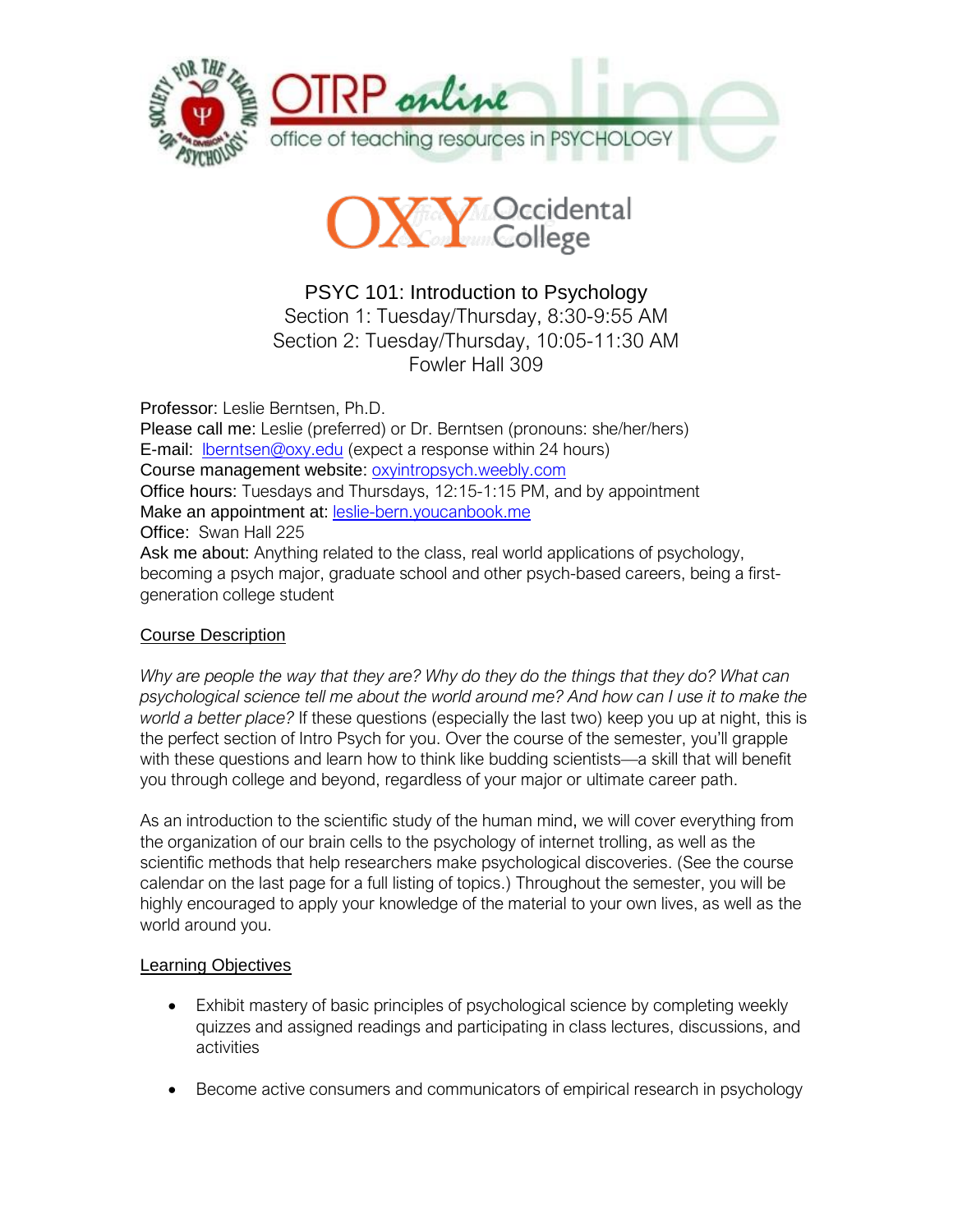• Think critically to formulate opinions about the real-world implications of course material

## Course Materials

Myers, David G. & DeWall, C. Nathan (2016). *Exploring Psychology in Modules. Tenth Edition.* Macmillan Learning.

Please note that the book is required for this course. Lectures will consist of the portions of each unit that I think are the most fun to think about as a group or those that benefit from professional explanation, but there will be a non-negligible amount of material for which you will be independently responsible. (In other words, I will not be reciting the textbook to you during class and I promise you will need to read/internalize it in order to do as well as you hope in this course.)

Thanks to the Associated Students of Occidental College, the textbook for this course is available on reserve at the Info Center on the second floor of the Academic Commons. You can check out the book (for in-library use only) for up to four hours at a time and can reserve your checkout time in advance from the library website.

If accessing a copy of the textbook is going to be prohibitive for you in any way, please come talk to me as soon as possible and I'll do what I can to help you out.

### Course Requirements

## Weekly Quizzes: 40%

Once a week (at the beginning of class), there will be a non-cumulative quiz covering both the lecture material and accompanying textbook modules from the previous two class days. There will be material in the textbook that will not be covered during lecture, as well as topics addressed during lecture that do not appear in the textbook. You will be responsible for the information from both sources.

Quiz questions will be fill-in-the-blank and (very) short answer, and your two lowest quiz grades will be dropped before computing your final grade at the end of the semester. Quiz grades will be posted on the course's Moodle page (accessible through myOxy) within a week, and I'll return each quiz once all students (i.e., those with excused absences) have taken it.

#### Moment of Geek: 15%

The beginning of each non-quiz class day will be reserved for Moment of Geek: an opportunity to polish your presentation skills in an informal, supportive environment, learn how to communicate scientific research in an accessible manner, and most importantly, just geek out about something that fascinates you.

For this assignment, your job is to find an article in the popular press that summarizes the findings of a recent study in psychology or neuroscience. and then, in two minutes or less,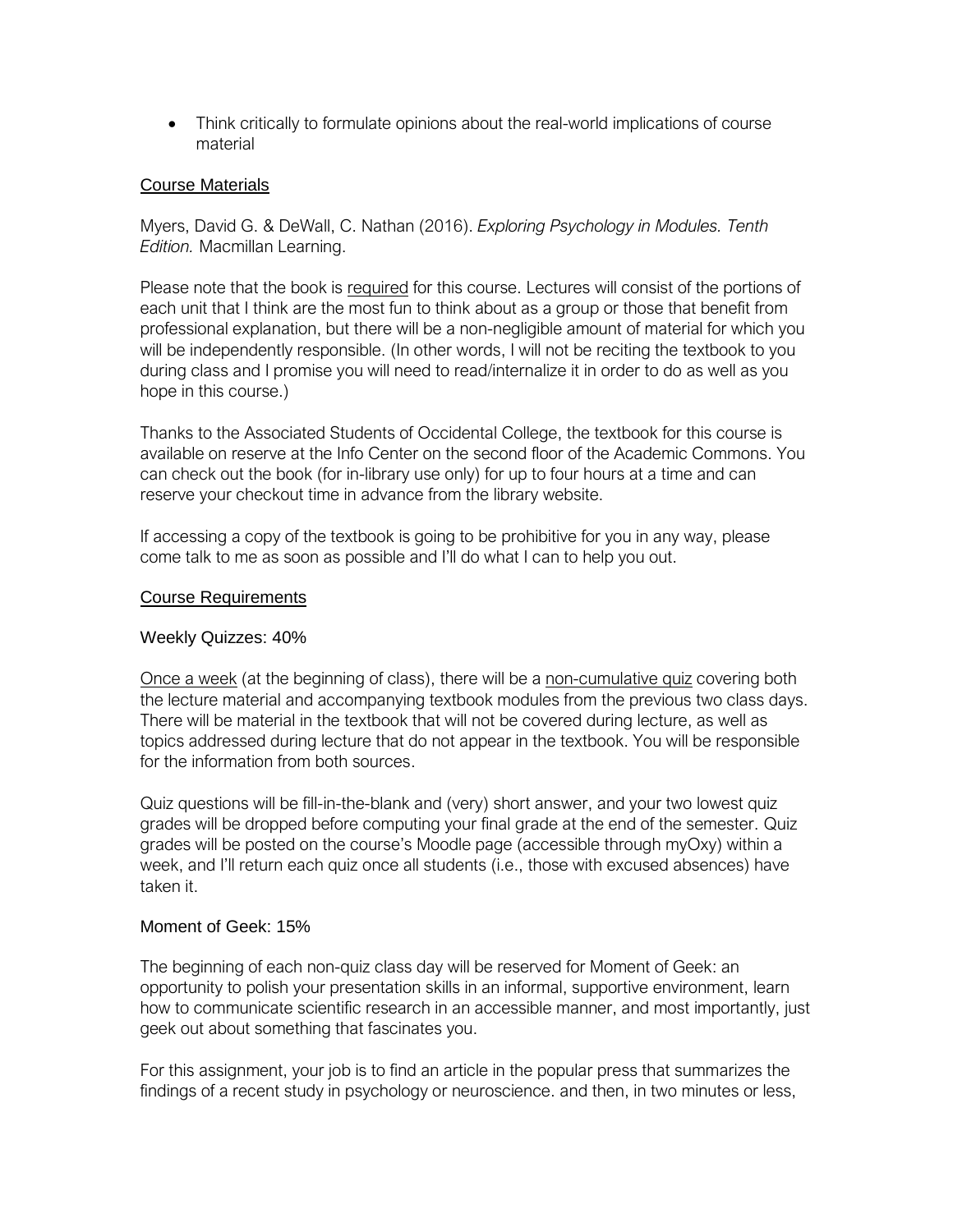share it with us. Tell us what the researchers studied, how they studied it, what they found, and why you think it's awesome.

Everyone will be responsible for completing two Moment of Geek "presentations" (to be scheduled in advance) over the course of the semester. You can expect to receive a Moment of Geek rubric with your grade by the class day following your presentation.

#### Writing Assignments: 25%

Writing assignments are your chance to independently reflect on the course material and relate what we are learning to your own life and the world around you. There will be one prompt for every major topic area we cover and you can choose any three writing assignments to complete over the course of the semester. The only requirement is that (at least) one of your three assignments must address a topic covered *before* fall break. All prompts will be provided at the beginning of the course so you can plan ahead and select accordingly.

These 1-2 page (double-spaced) assignments will be due one week after the corresponding material has been covered during class. For example, since we will finish discussing theories of personality on September  $13<sup>th</sup>$ , the personality essay would be due by the beginning of class on September 20<sup>th</sup>.

Depending on how many students have chosen to complete each assignment, you can expect to receive (brief) feedback and a grade within 1-2 weeks of the due date. For more detailed feedback on your writing, you can always visit during office hours. If you would like to complete more than three writing assignments (e.g., to make up for a late submission or a lower-than-expected grade), only your three highest scores will be counted.

## Final Exam: 20%

Unlike the weekly quizzes, the final exam will consist of multiple-choice questions addressing content from the entire semester. The exam will take place after classes have ended, during a three-hour period on December 12<sup>th</sup>. (Section 1 is scheduled for 8:30-11:30 AM, and Section 2 is scheduled from 1:00 PM to 4:00 PM.)

## Extra Credit: Research Participation

Throughout the semester, you'll have the opportunity to participate in research studies conducted by Oxy faculty and students. For every half-hour of research participation, you can earn half a percentage point added to your final grade (for a maximum of 2.5 total percentage points). Studies will be listed on the SONA website and updated regularly. For information on getting started with SONA: [oxy.edu/psychology/research-participants](https://www.oxy.edu/psychology/research-participants)

If you have any questions about eventually becoming one of the students who assists with/performs this research, please ask me!

## Extra Extra Credit: It's In the Syllabus.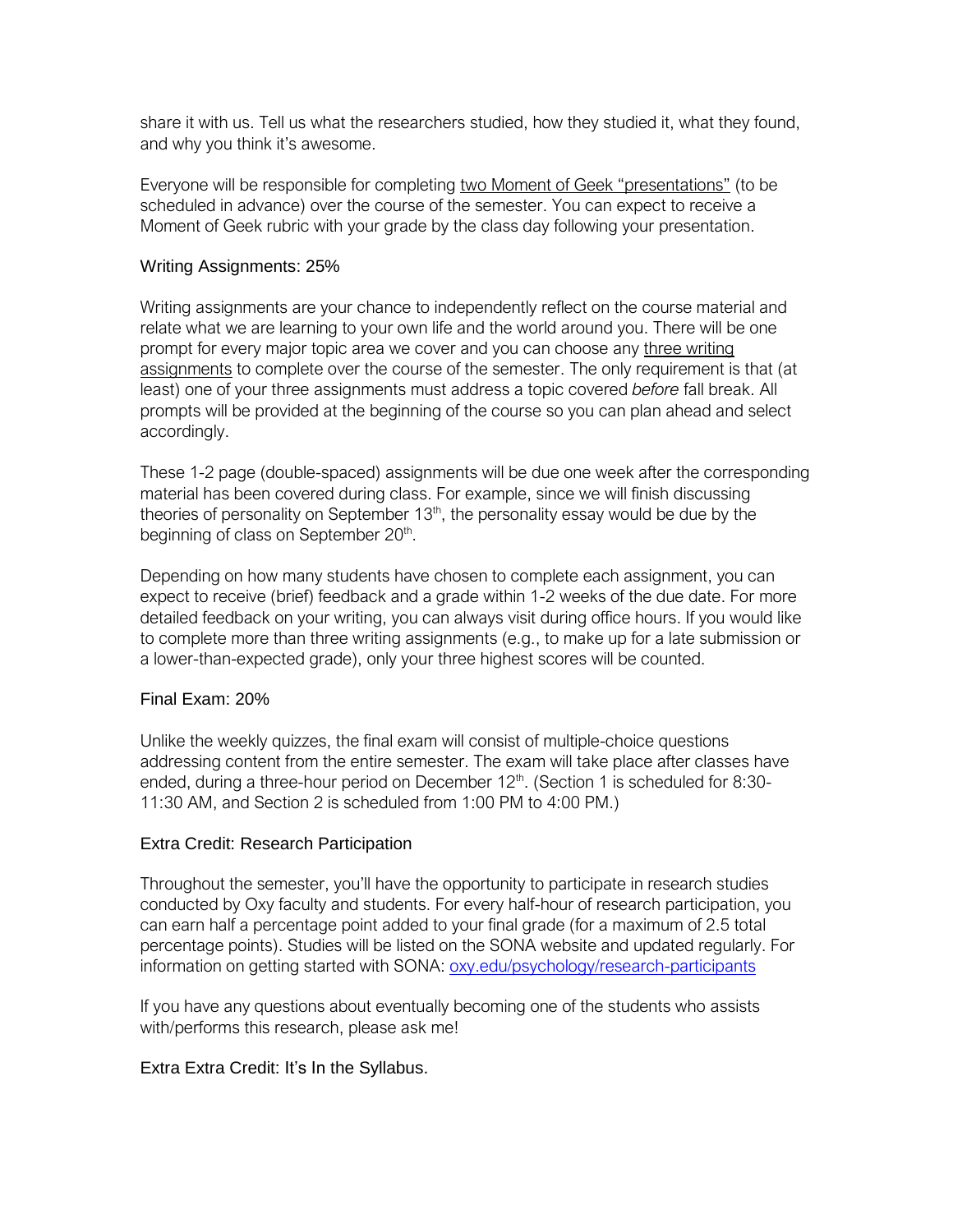This syllabus is your friend! If you have a logistical question about this class (or even about all the campus resources available to you), the answer is very likely somewhere in this document. (I know it's a lot, but I wrote it all to help you, I promise.)

So, to preemptively reward everyone for their excellent syllabus-reading habits, each of you will start off with one percentage point of extra credit (which will be added to your final grade at the end of the semester). But here's the catch: Every time you email me with a question that is *objectively and definitively* answered somewhere in this syllabus (e.g., "How much extra credit do we get for research participation?"), you will lose a quarter of that point. (May the odds be ever in your favor.)

Of course, I am more than happy to answer other (non-syllabus) questions via email and any questions in-person before/after class or during office hours, so please do feel free to ask me things. Just also try to do your part to make sure the question hasn't already been answered for you before sending me an email.  $\odot$ 

### Grading and Academic Resources

Final letter grades will be assigned according to the following scale:

| A: 90-100% | C: 70-79% | F: Below 60% |
|------------|-----------|--------------|
| B: 80-89%  | D: 60-69% |              |

Final percentage scores will be rounded up/down to the nearest whole number from .50. I will not entertain individual appeals for "personalized rounding schemes" nor will I create "extra assignments" for anyone to attempt to raise their grade in the final weeks of the course. (Each such request will be subject to a deduction from the "it's in the syllabus" extra credit point described above.)

If you become concerned about (or would simply like to improve) your performance in the class at any point, please reach out as soon as you can. There is absolutely no shame in needing or seeking help, but remember that this assistance will be the most beneficial for you, grade-wise, if you are able to put my tips and tricks into practice as early in the course as possible.

Oxy also offers general academic resources that can provide support for this (or any other) class and your overall program of study:

Writing Center: [oxy.edu/writing-center](http://www.oxy.edu/writing-center) CDLA Peer Learning Program:<cdla.oxycreates.org/peerlearning> Academic Coaching: Dean of Students' office in Berkus Hall Advising Center: [oxy.edu/advising-center](http://www.oxy.edu/advising-center)

#### Turning in Assignments

Unless otherwise specified, assignments (e.g., writing assignments, links to your Moment of Geek articles) should be turned in electronically to the course's Weebly website by the start of your class section on the due date.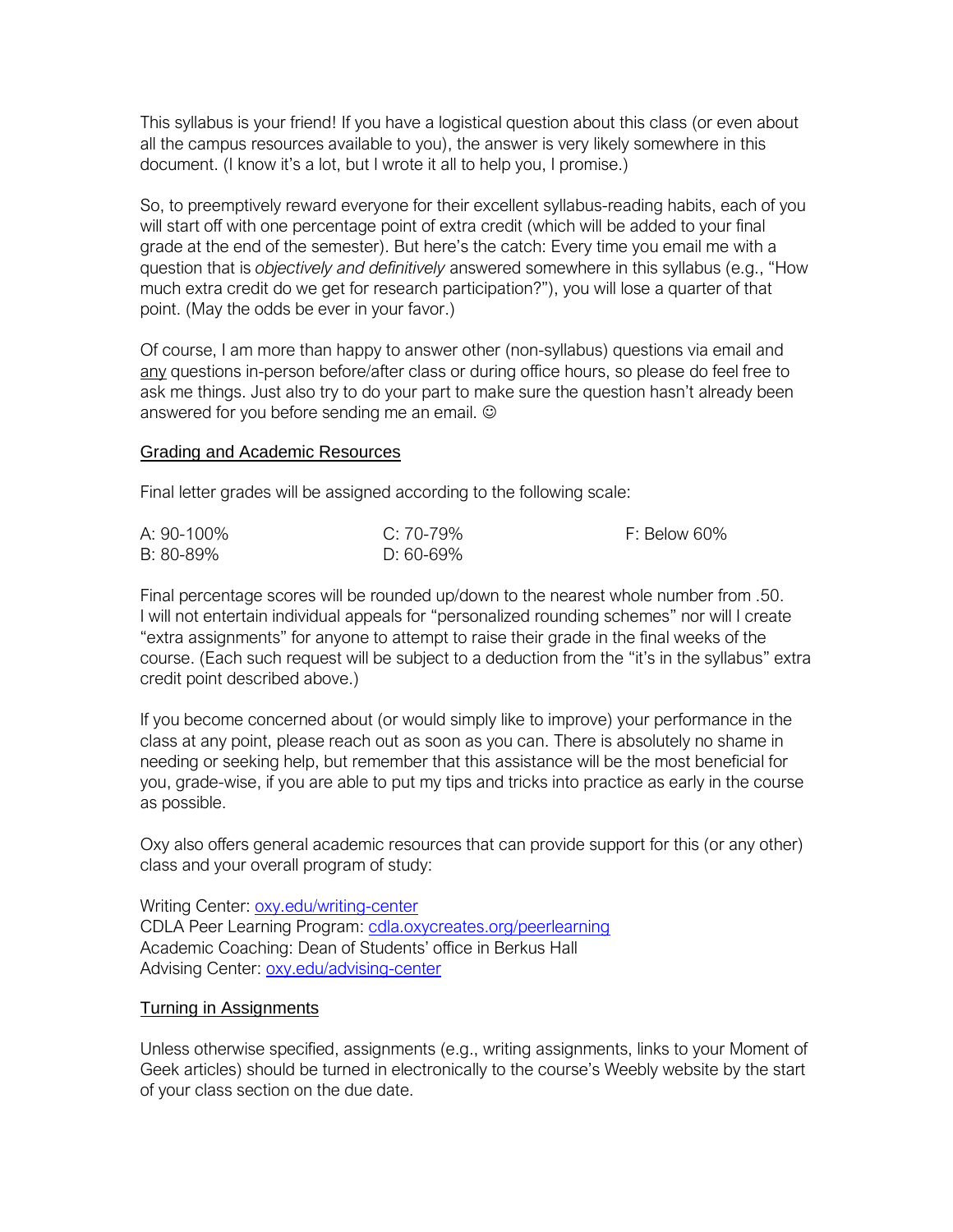## Absence & Missed/Late Work Policy

Attendance is expected at every class meeting. If you know you won't be able to attend class on a certain day, please talk to me or email me in advance. If you know you will be absent from an upcoming class period, please let me know as soon as possible so that we can discuss the appropriate documentation for an excused absence and make arrangements for make-up work, if necessary. If unforeseen circumstances preclude you from attending class, please email once you are able.

Unexcused absences will result in no credit for the weekly quiz and/or Moment of Geek, as applicable. For excused absences (addressed on a case-by-case basis), you'll have the opportunity to make up any missed work when you return. Excused absences include (but are not limited to) those due to verifiable medical, personal, or family emergencies, Oxysponsored extracurricular activities, and religious holidays or other days of conscience.

Late assignments will only be accepted without penalty in the event of confirmable illness or emergency. (If you know you will not be in class on the day an assignment is due, you are still responsible for submitting that assignment on time.) Without such extenuating circumstances, late assignments will incur a penalty of 20% off of the maximum score for every day late (including non-class days and weekends).

## Technology Policy: The Golden Rule

You are more than welcome to bring laptops, tablets, or any other assistive technology to class if it will help you take notes to the best of your ability. (Laptops can also be borrowed for up to six hours at a time from the Info Center on the second floor of the Academic Commons.)

During structured discussions or in-class activities, I will ask that non-essential technology be set aside to allow for full engagement. Please also note that I reserve the right to revoke your individual technology privileges at any time if you appear excessively and/or inappropriately distracted. If you were speaking to a group of people about something you genuinely care about, you'd probably want them to pay full attention to you. Please just be kind.

# A Note on Classroom Community

It is my goal to foster an environment of mutual respect in which everyone can feel comfortable voicing their opinions or sharing their stories. On the first day of class, we will work together as a group to create ground rules for our discussions. If, at any point, you feel like information covered in this class triggers thoughts, feelings, or concerns that you would like to discuss further, please do not hesitate to reach out to me or to the Counseling staff at Emmons Wellness Center. For (free, short-term) appointments: (323) 259-2657, and for the 24/7 confidential hotline: (323) 341-4141.

## Statement on Accessibility and Accommodations

As an instructor, I strive to create an environment in which every student is given an equal opportunity to excel. If you are in need of certain accommodations (e.g., extra time on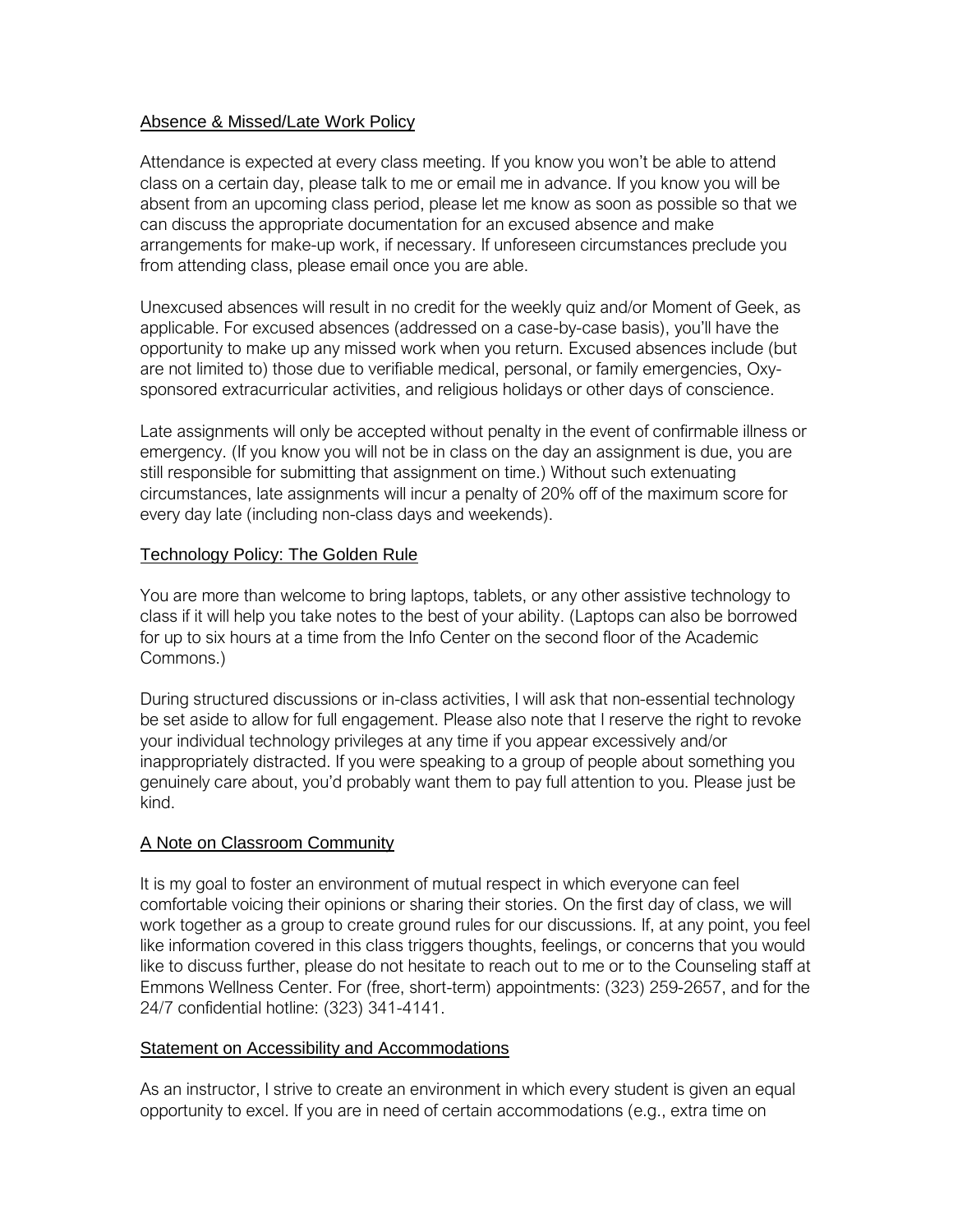assessments, adaptive technology, class note-taker, etc.), please contact Disability Services (and let me know you have done so) as soon as possible. Remember that any information you share regarding accommodations is confidential and will not be shared with other students.

In order to receive an approved accommodations letter, students must provide documentation and schedule an intake meeting with a staff member from Disability Services. (For more information on this process, see:

[oxy.edu/disability-services/academic-accommodations](https://www.oxy.edu/disability-services/academic-accommodations). Disability Services can also help students access low-cost neuropsychological testing if you do not yet have appropriate documentation.) Once you provide me with an accommodations letter, we can work together to ensure that your needs are met from that point forward. Please note that accommodations cannot be granted retroactively or by "working something out" personally with a professor without an approved accommodations letter.

Of course, if there is anything that I can do to make my teaching more accessible and inclusive, please do not hesitate to let me know at any time.

## Statement on Sexual Violence<sup>1</sup> and Identity-Based Harm

If you ask me, this is the single most important part of the syllabus and I need to know that people are aware of this information, so let's try something. If you have read this far, please email me your favorite GIF of Olivia Benson (the fictional sex crimes detective from Law & Order: SVU). This is not a joke, and I am 100% serious. (You will lose a quarter of a point from the aforementioned "it's in the syllabus" extra credit point if you do not do this.) Now, the important information…

If you experience sexual violence or identity-based harm at any point during the semester, please don't hesitate to reach out to me so I can (1) help you get caught up in class, (2) put you in contact with the appropriate resources and services, and (3) answer questions to the extent that I am qualified to do so. But, if you'd rather not talk to your professor about these issues, I completely understand. Here are some of those resources that I would have ended up telling you about:

Project SAFE (Sexual Assault-Free Environment): [oxy.edu/project-safe](https://www.oxy.edu/project-safe) (Confidential) Survivor Advocate: [survivoradvocate@oxy.edu](mailto:survivoradvocate@oxy.edu) Sexual Respect & Title IX Office:<oxy.edu/sexual-respect-title-ix> Queer & Trans Guide:<oxy.edu/sexual-respect-title-ix/queer-trans-guide> Intercultural Community Center:<oxy.edu/intercultural-community-center> Office of Religious and Spiritual Life:<oxy.edu/office-religious-spiritual-life>

Emmons Counseling:<oxy.edu/emmons-wellness-center/mental-health> Dean of Students Office:<oxy.edu/student-affairs/dean-students/contact-us>

 $\overline{a}$ 

<sup>1</sup> Please note that I am required by both college policy and federal law to report all disclosures of sexual violence to the appropriate campus authorities, but that I am qualified and more than willing to support survivors throughout the process.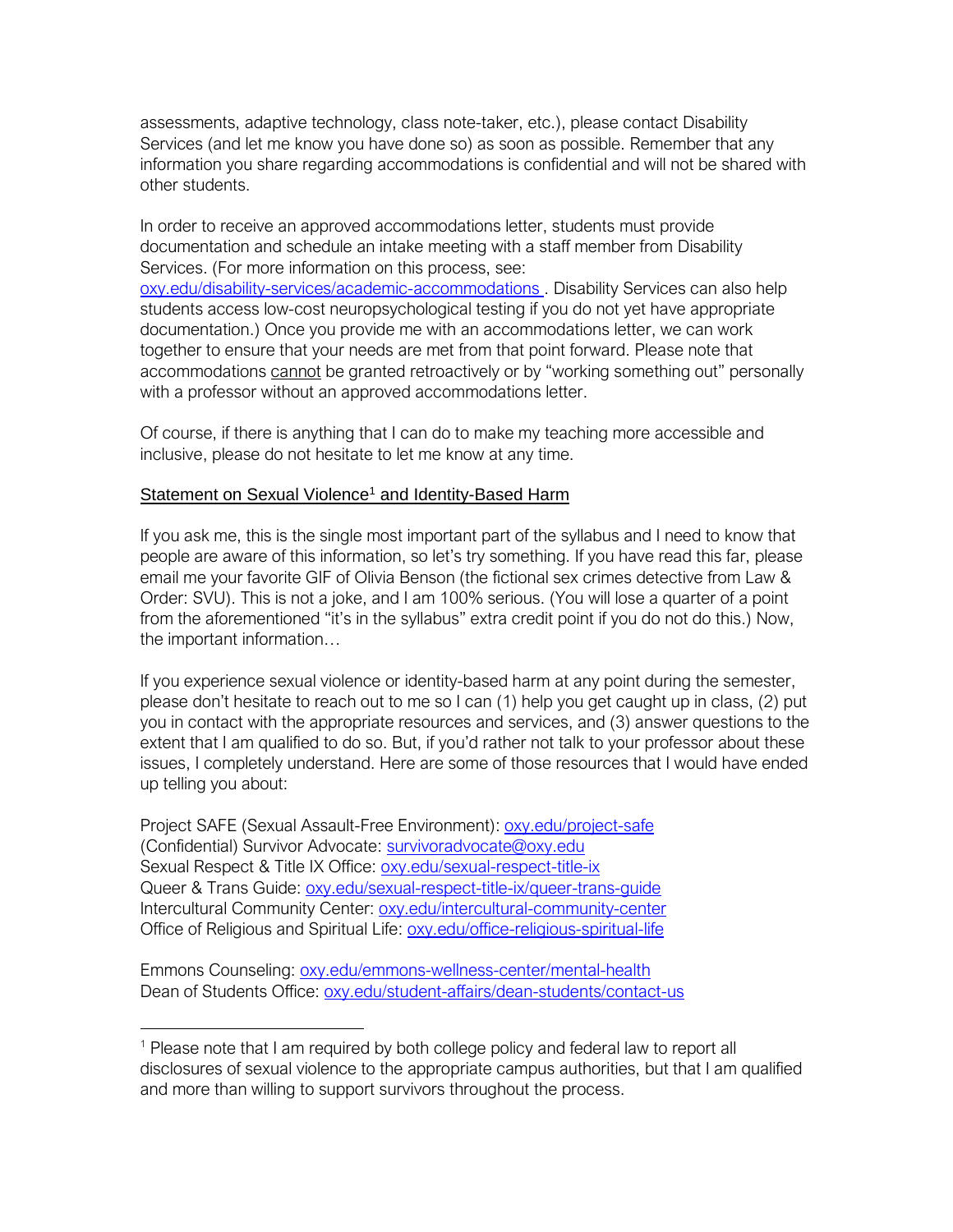Campus Safety:<oxy.edu/campus-safety>

And finally, for information about your legal rights under Title IX:<knowyourix.org>

### **Statement on Basic Needs**

If you have trouble securing food, housing, or any other basic need during your time at Oxy, there are resources available to help you, including an emergency loan of up to \$500 per semester (apply through myOxy). If you feel like such circumstances are impacting your performance in this class, please speak to me (if you feel comfortable) so that I can provide whatever resources I can. For additional information and support, you can also contact the Dean of Students' Office at (323) 259-2661.

## **Statement on Academic Integrity**

Do your own work. Honestly, that's really it. Believe it or not, it's very, very easy to tell when students try to cheat or pass others' work off as their own. Please don't sacrifice your own academic future (and insult my intelligence) by trying to pull something. You will get caught, and it will not be pleasant. (More specifically, all suspected cases of academic dishonesty will be referred to the Judicial Examiner for further review, with potential penalties ranging from a failing grade on the assignment to expulsion from the College.)

Again, if any part of you feels even slightly tempted to engage in academic dishonesty for the sake of a better grade, *come talk to me* and I will give you all sorts of tips and tricks to *earn* that grade you're hoping for.

For this class, specific examples of academic dishonesty include, but are not limited to: conferring with another student, looking at someone else's paper, or using any outside source during weekly quizzes or the final exam; and submitting writing assignments that have been written by another person or lifted from the internet, either in part or in full.

If you have any questions about these policies or academic dishonesty in general, I would be more than happy to answer them, so please do ask.

#### Course Schedule

The schedule on the following page is tentative and subject to change. Any major revisions will be announced during class, posted to Weebly, and confirmed via email.